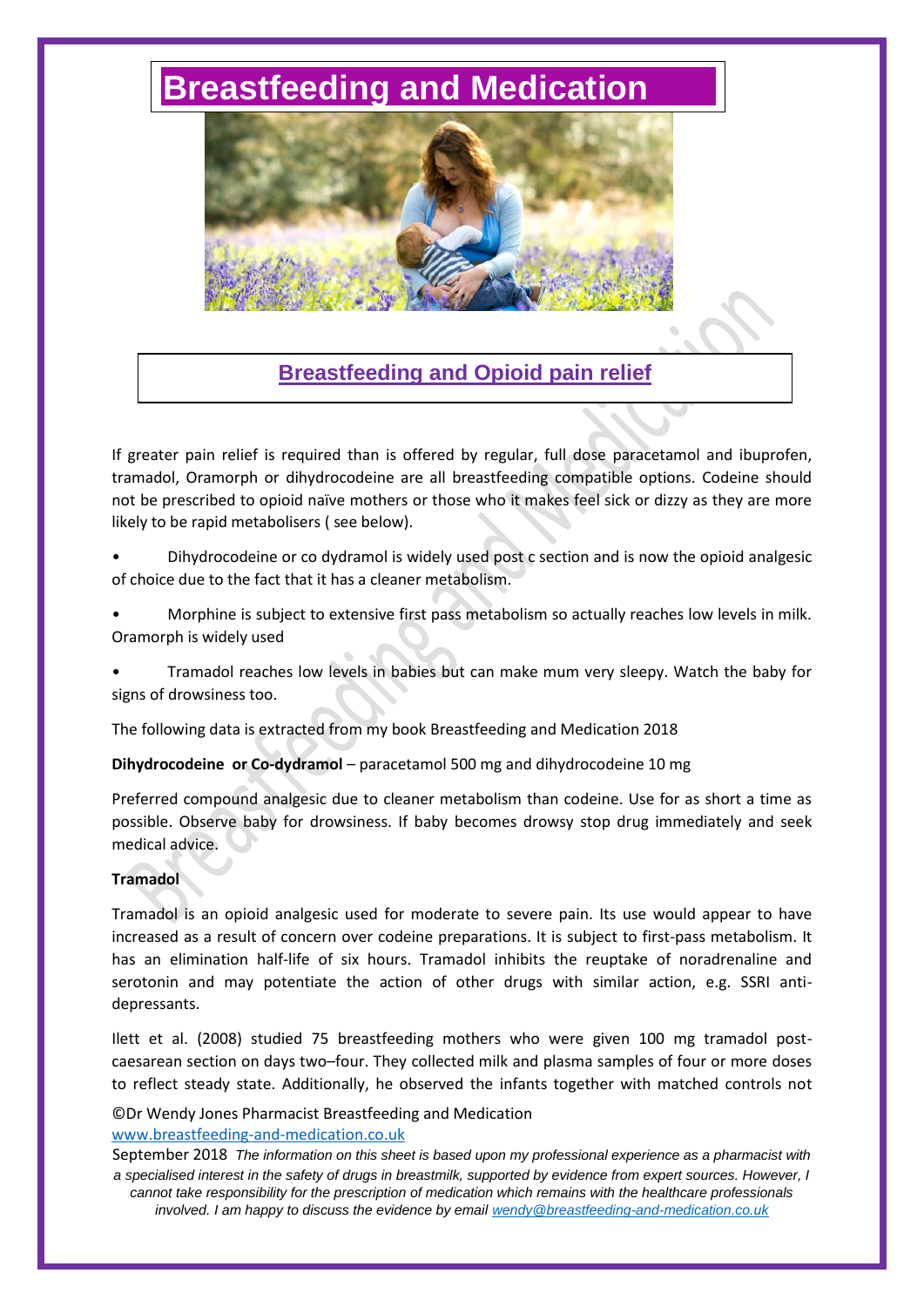exposed to tramadol. He determined a relative infant dose quoted as 2.24% for tramadol and 0.64% for its metabolite. No difference was noted in the behaviours of the infants exposed compared with the controls and the authors therefore concluded that short-term maternal use of tramadol is compatible with breastfeeding.

In 2015 the FDA recommended that tramadol is not used in breastfeeding mothers. When tramadol is taken, it is changed in the liver to O-desmethyltramadol (known as M1). Both tramadol and M1 relieve pain and are responsible for side effects that some people may experience, but M1 has stronger opioid effects than the tramadol. Tramadol is metabolised in the liver by enzyme cytochrome P450 isoenzyme 2D6 (CYP2D6). Some people have a variation of this enzyme that changes codeine to morphine and tramadol to M1 faster and to a greater extent than in other people. These individuals are called CYP2D6 ultra-rapid metabolisers. Just as in codeine, this can produce an accumulation of the drug in breastmilk. This genotype is present in up to 10% of the white population in Europe and North America, but only 4% of black African Americans (FDA 2015).

As with other opioids, exposure of premature infants should be undertaken with caution because of the risk of apnoea and sedation. Amount probably too small to be harmful, but manufacturer advises avoidance (BNF).

Avoid if possible although the amount in breastmilk is probably too small to be harmful. Use for as short a time as possible. Observe baby for drowsiness. If baby becomes drowsy stop drug immediately and seek medical advice.

• FDA, Use of Codeine and Tramadol Products in Breastfeeding Women, FDA, 2015.

• Ilett KF, Paech MJ, Page-Sharp M, Sy SK, Kristensen JH, Goy R, Chua S, Christmas T, Scott KL, Use of a sparse sampling study design to assess transfer of tramadol and its o-desmethyl metabolite into transitional breastmilk, Br J Clin Pharmacol, 2008;65(5):661–6.

#### **Morphine**

Therapeutic doses of morphine in the breastfeeding mother are unlikely to be harmful to baby in the short term, e.g. post-operatively. Infants under 4 weeks of age have a prolonged elimination half-life and clearance does not approach adult levels until 2 months of age. Respiratory difficulties may be important to be aware of with premature babies or others at risk of apnoea. The oral absorption of morphine is very poor and first-pass metabolism is high. It is therefore frequently used postcaesarean section as Oramorph solution.

Robieux et al. (1990) reported a single case of an infant who was breastfed while his mother was receiving low doses of morphine. Morphine concentration in his serum was in the analgesic range (4 ng per millilitre), while concentrations in the milk varied substantially from 10–100 ng per millilitre. The authors calculated that the baby had received 0.8–12% of the maternal dose. Oberlander et al. (2000) studied one baby born to a mother who received morphine intrathecally during and after pregnancy. Minimal levels were determined in breastmilk over seven weeks and the infant's development and feeding up to seven months were normal. Baka et al. (2002) also studied women receiving patient-controlled analgesia post-caesarean section and noted that the concentrations of morphine in breastmilk were very small (<1 to 274 ng per millilitre) with a m/p ratio <1. Relative

## ©Dr Wendy Jones Pharmacist Breastfeeding and Medication

#### [www.breastfeeding-and-medication.co.uk](http://www.breastfeeding-and-medication.co.uk/)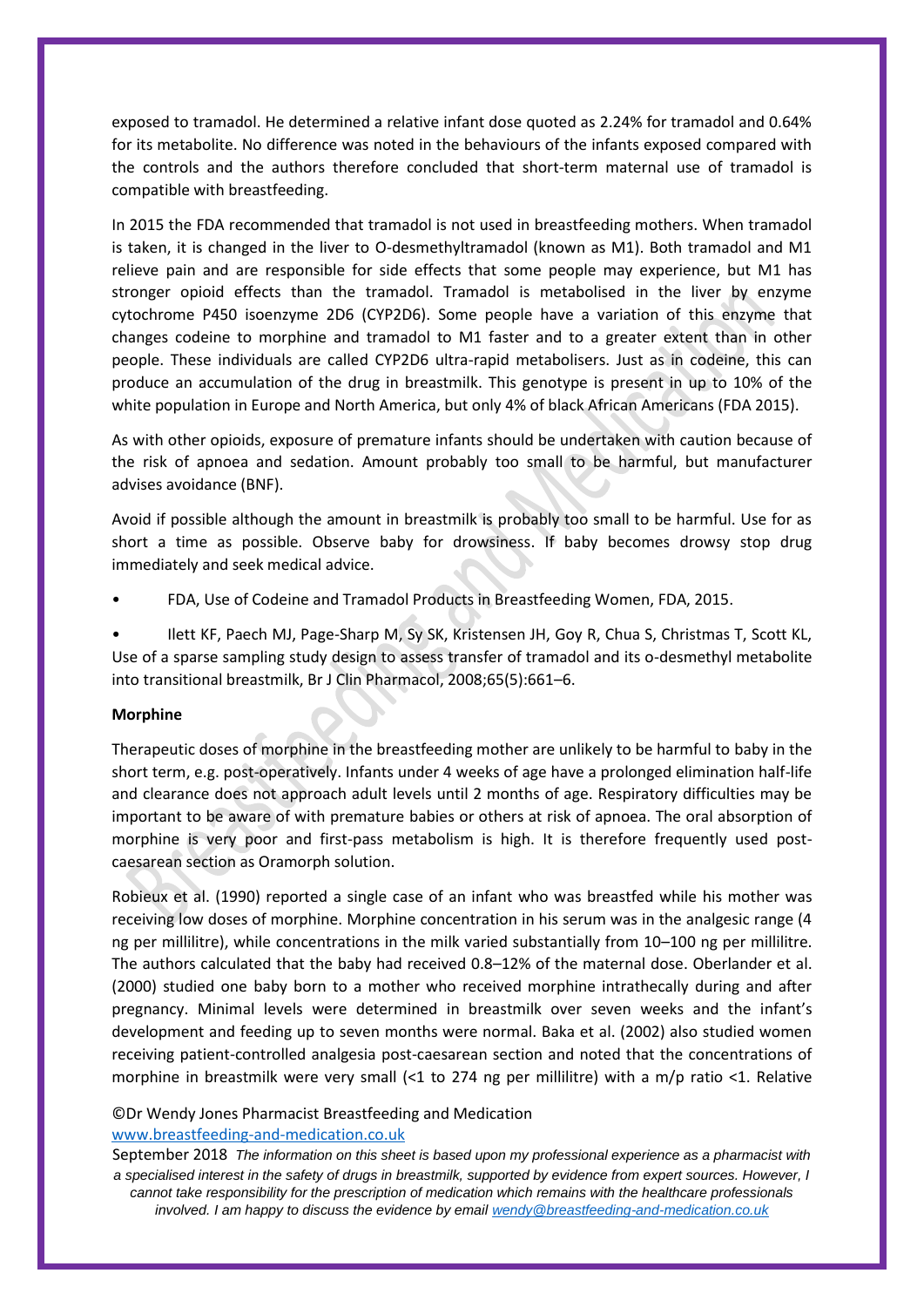infant dose is quoted as 9.1% (Hale 2017 online access). Therapeutic doses unlikely to affect infant (BNF).

Compatible with use short term during breastfeeding. Observe baby for sedation and poor feeding.

#### References

Baka NE, Bayoumeu F, Boutroy MJ, Lexenaire MC, Colostrum morphine concentrations during postcesarean intravenous patient-controlled analgesia, Anesth Analog, 2002;94:184–7.

• Ilett KF, Paech MJ, Page-Sharp M, Sy SK, Kristensen JH, Goy R, Chua S, Christmas T, Scott KL, Colostrum morphine concentrations during postcesarean intravenous patient-controlled analgesia, Anesth Analg, 2002;94:184–7.

• Oberlander TF, Robeson P, Ward V, Huckin RS, Kamani A, Harpur A, McDonald W, Prenatal and breastmilk morphine exposure following maternal intrathecal morphine treatment, J Hum Lact, 2000;16:137–42.

• Robieux I, Koren G, Vandenbergh H, Schneiderman J, Morphine excretion in breastmilk and resultant exposure of a nursing infant, J Toxicol Clin Toxicol, 1990;28:365–70.

#### **Codeine or co-codamol 8/500. 15/500 or 30/500mg**

In June 2013 the MHRA issued guidance that codeine should no longer be used by breastfeeding women EMA, MHRA 2013) . This is due to the concern that individuals vary in the way their bodies metabolise codeine and that breastfed babies might "very rarely develop side effects due to the presence of morphine in breastmilk" (DSU 2007) .

Codeine is converted to morphine in the liver by the CYP2D6 enzyme. There are many genetic variations of CYP2D6, which affect the extent of this conversion in individuals. This leads to differences in the plasma levels of morphine and different levels of pain relief. This then leads to a variable and unpredictable risk of side effects due to morphine's action on the brain and respiratory centre. For some this can result in no benefit from the drug, for others that they experience excessive drowsiness and constipation. For breastfeeding mothers in the latter group this may also lead their babies to experience respiratory depression.

Initial cautious recommendation of use during breastfeeding followed an adverse event report from Canada, where a breastfed baby died at 12 days of age. At post mortem he was found to have very high levels of morphine in his blood because his mother had multiple copies of the gene which metabolises codeine into morphine and was taking compound codeine analgesics for episiotomy pain. The mother had reported side effects of constipation and somnolence (sleepiness) in herself. She had sought medical help on several occasions prior to the baby's death as he was lethargic and had intermittent periods of difficulty in breastfeeding (Koren 2006) .

In another study (vanderVaart 2011) it was found that ultra rapid metabolisers chose to take less codeine than their counterparts complaining of dizziness and constipation. They chose instead, to take paracetamol and naproxen or naproxen alone which were options in the study protocol.

#### ©Dr Wendy Jones Pharmacist Breastfeeding and Medication [www.breastfeeding-and-medication.co.uk](http://www.breastfeeding-and-medication.co.uk/)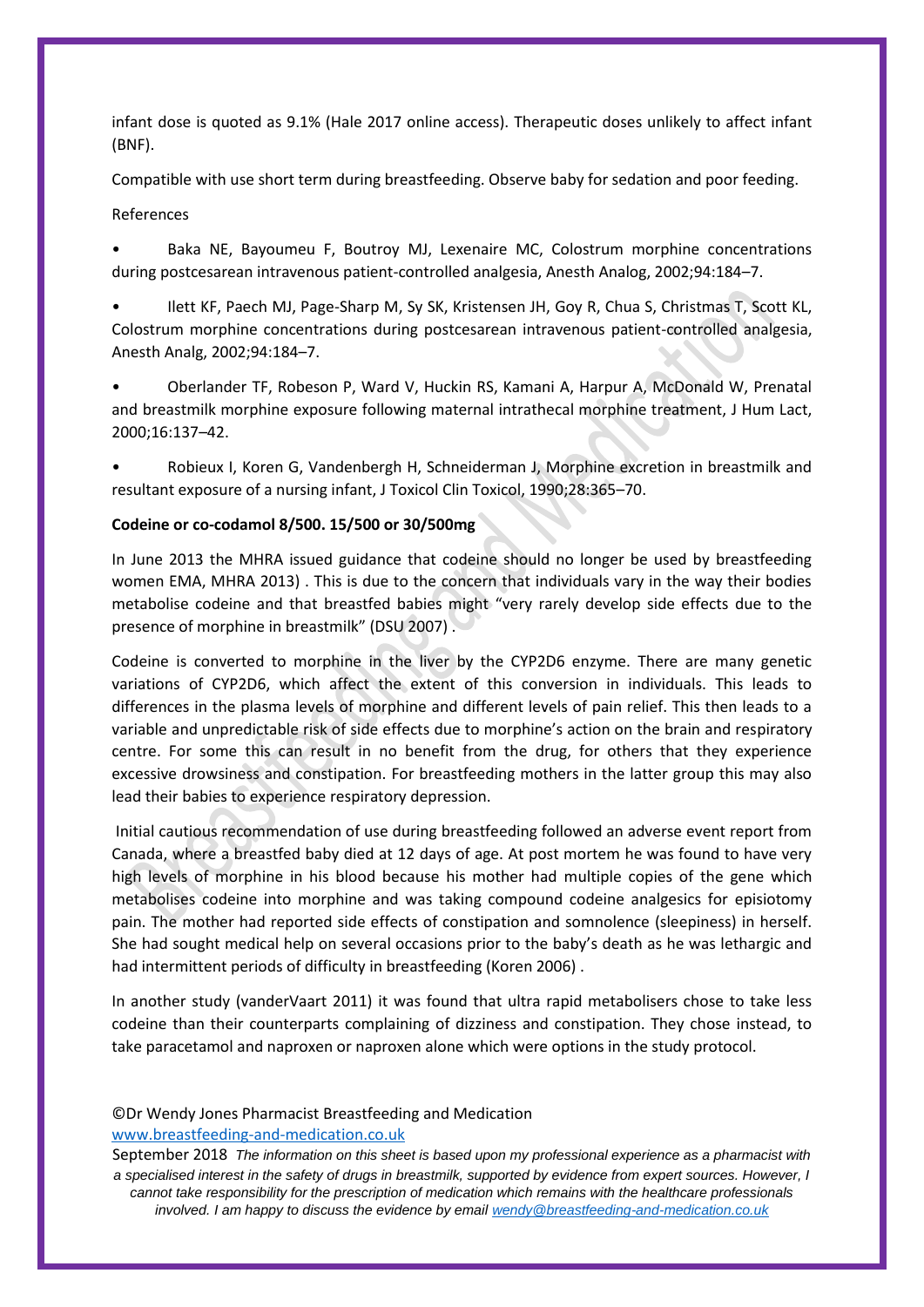The MHRA have reported that to date, at least 44 cases of neonatal respiratory depression in breastfed infants of codeine-using mothers have been published (MHRA 2013) .

If a mother has never taken codeine preparations before she would be unaware of whether she might be an ultra rapid metaboliser putting herself and her baby at risk of adverse effects. Approximately 3% of Europeans have this genotype (vanderVaart 2011) . In most people only 10% of codeine is biotransformed into morphine but this can vary according to the genetic variation (and rapid metabolisers can biotransform 50% more codeine into morphine, whilst those with no active CYP2D6 genes convert almost no codeine into morphine and find it ineffective. Postpartum pain, due to either cesarean section (c-section) or episiotomy, is a major reason for the prescription of codeine, with an estimated 30% of North American women using the drug (vanderVaart 2011) .

Madadi et al (the group who have published most papers on codeine use during breastfeeding Motherisk.org) produced guidelines for safe use of medications that contain codeine during breastfeeding (2009) . They suggested that:

In most cases, the occurrence of CNS depression is consistent between the mother and the baby. If the mother suffers from symptoms of CNS depression (e.g. somnolence, grogginess), a physician should examine the baby for signs of CNS depression as well.

If the baby is not feeding well, does not wake up to be fed, does not gain weight, or shows limpness, he or she should be examined by a physician.

• Central nervous system depression in the baby appears to worsen after 4 days probably, owing to the accumulation of morphine with more breastfeeding. If possible, codeine should not be used for longer than 4 days. If pain still necessitates codeine, an attempt should be made to decrease the dose or to switch to non-codeine painkillers (e.g. NSAIDs).

The UKMI Specialist Pharmacy Service issued information in October 2013 that dihydrocodeine and tramadol should be considered where breastfeeding mothers require opioids (SPS 2016) .

The Sudden Infant Death Syndrome Institute reviewed all cases of infants referred for unexplained apnea, bradycardia and/or cyanosis in the first week of life (0.5-7 days) over a one year period (1984-85). The data demonstrated that opioids could have been a factor as 10 of the 12 infants were exposed to opioids and most of their mothers received more doses than the control group (Naumburg 1998).

Mothers should be fully informed of the risks before being sold or prescribed codeine or any opioid and to watch their nursling carefully for any signs of increased drowsiness – sleeping longer or more frequently. This can be evident whatever the age of the nursling and it should not be assumed that an older baby is not at risk.

References: 1.

www.ema.europa.eu/ema/index.jsp?curl=pages/news\_and\_events/news/2013/06/news\_de tail\_001813.jsp&mid=WC0b01ac058004d5c1

#### 2. www.mhra.gov.uk/NewsCentre/Pressreleases/CON286871

#### ©Dr Wendy Jones Pharmacist Breastfeeding and Medication [www.breastfeeding-and-medication.co.uk](http://www.breastfeeding-and-medication.co.uk/)